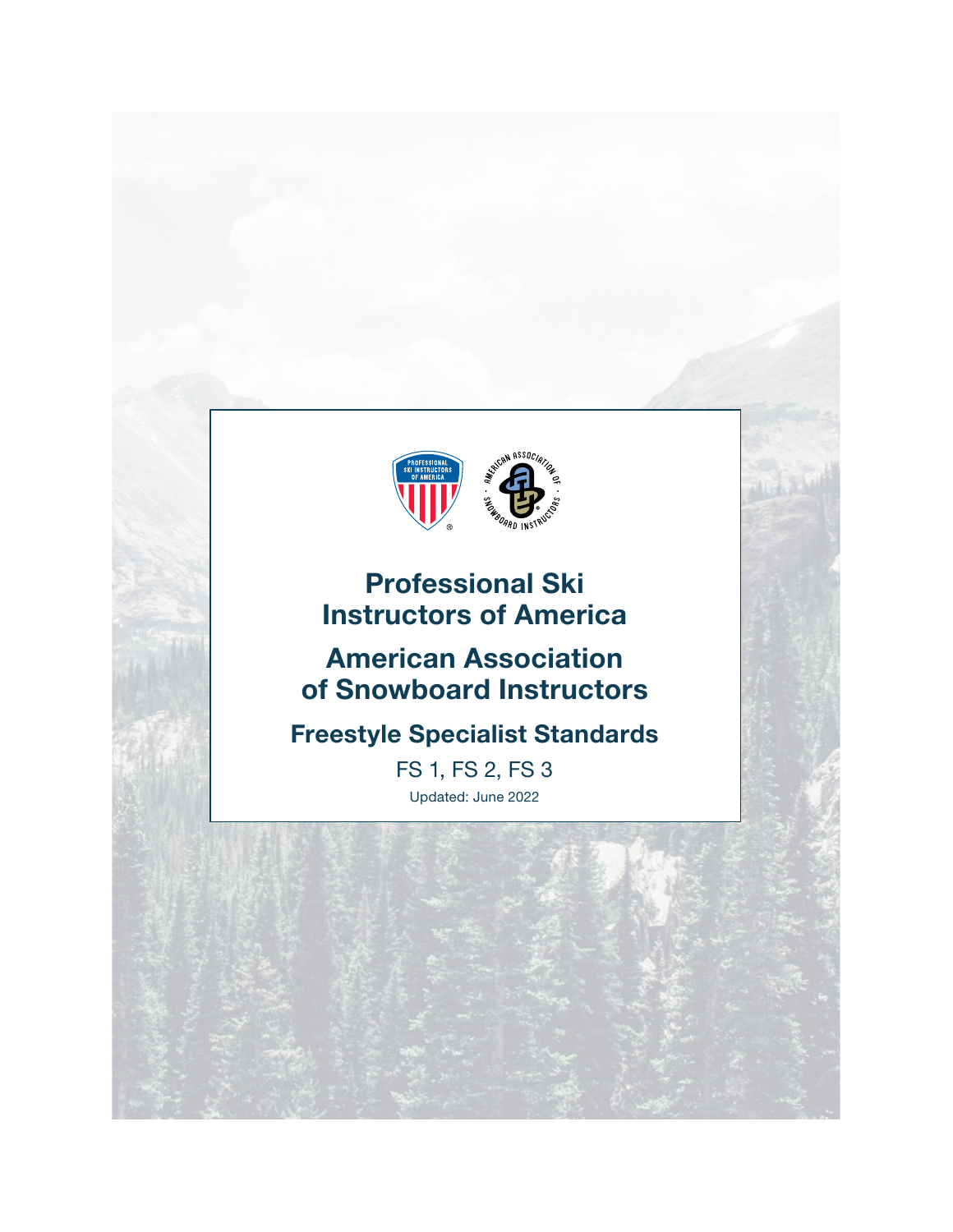

### This PDF is interactive!

Use the navigation to move between pages or return to the Table of Contents.

## <span id="page-1-0"></span>Table of Contents

| <b>Introduction</b>                              | 3 |
|--------------------------------------------------|---|
| <b>PSIA-AASI Freestyle Specialist Standards</b>  | З |
| Assessment Activities and Assessment Criteria    | 4 |
| The Language of Learning Outcomes and Assessment | 5 |
| <b>Technical Skills</b>                          | 6 |
| Professional-Knowledge Fundamentals              | 6 |
| Alpine Skiing Fundamentals                       | 6 |
| Snowboarding Fundamentals                        | 6 |
| <b>Telemark Skiing Fundamentals</b>              | 6 |
| Freestyle Specialist 1 (FS 1)                    |   |
| Freestyle Specialist 2 (FS 2)                    | 8 |
| Freestyle Specialist 3 (FS 3)                    | 9 |

## Contributors and Developers

PSIA-AASI National Freestyle Task Force

PSIA-AASI People Skills Task Force

PSIA-AASI Teaching Skills Task Force

PSIA-AASI Discipline-Specific Technical Task Forces

PSIA-AASI National Team

The Pennsylvania State University – College of Health & Human Development; Department of Recreation, Park, and Tourism Management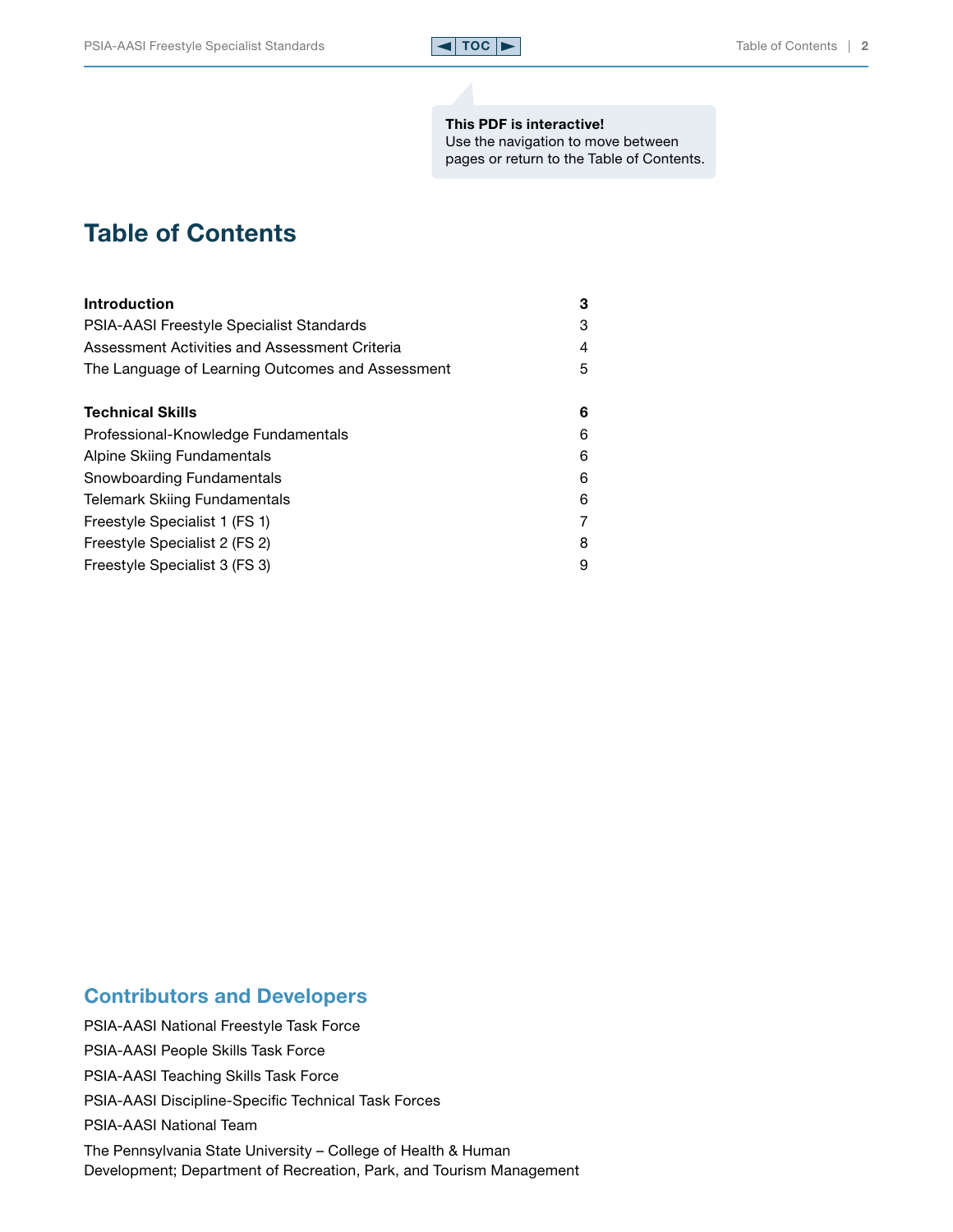## <span id="page-2-0"></span>Introduction

## PSIA-AASI Freestyle Specialist Standards

American snowsports instruction demands versatility. PSIA-AASI members teach guests of all ages in a wide variety of snowsports environments – from groomed trails to off-piste terrain and from hard snow to powder to manmade terrain park features. The types of lessons offered can be similarly diverse, including recreational skiing or riding, racing, freeski, and freestyle, to name a few.

The objective of these *PSIA-AASI Freestyle Specialist Standards* is to define expectations regarding instructor technical skill – specifically riding performance, technical understanding, and movement analysis – for each level of PSIA-AASI's Freestyle Specialist Assessment-Based Certificate Program. While these standards focus exclusively on technical content, they must be understood in the context of the Learning Connection<sup>sM</sup> Model, which provides the framework for a balance of crucial people skills, teaching skills, and technical skills; highlighting fundamentals that apply to a variety of technical and tactical decisions based on student ability, motivation, personality, development, and more.



These standards follow the requirements of an assessment-based, non-degree-granting certificate program that:

- a) Provides instruction and training to help participants acquire specific knowledge, skills, and/or competencies associated with intended learning outcomes;
- b) Evaluates participants' accomplishment of the intended learning outcomes; and
- c) Awards a certificate only to those participants who meet the performance, proficiency, or passing standard for the assessment(s), hence the term, "*assessment-based certificate program*."\*

PSIA-AASI's American Teaching System™ specifies three skier/rider zones: Beginner/Novice, Intermediate, and Advanced. *The PSIA-AASI Freestyle Specialist Standards* align these zones with assessment parameters for three instructor certificate levels:

- Beginner/Novice to Intermediate Zone PSIA-AASI Freestyle Specialist 1 (FS 1) Instructor
- Intermediate to Advanced Zone PSIA-AASI Freestyle Specialist 2 (FS 2) Instructor
- Advanced Zone PSIA-AASI Freestyle Specialist 3 (FS 3) Instructor

The FS 1 certificate affirms that the instructor is qualified to teach freestyle in the beginner/novice zone on beginner/novice terrain (typically identified as "green") as well as extra small to small terrain park features.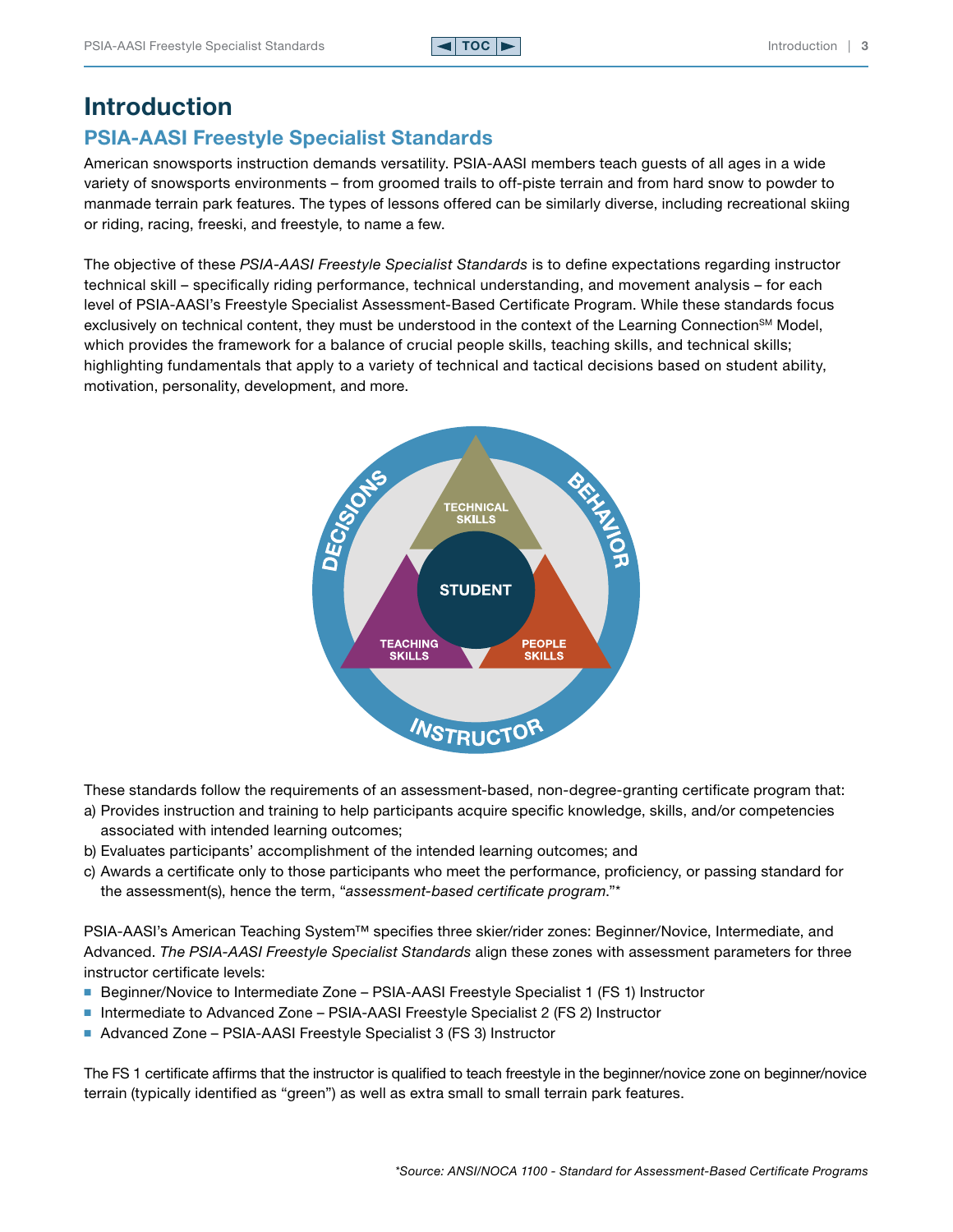<span id="page-3-0"></span>The FS 2 certificate qualifies an instructor to teach through the intermediate to advanced zone and on intermediate (blue) terrain as well as extra small to medium terrain park features.

The FS 3 certificate qualifies an instructor to teach through the advanced zone and on advanced (black) terrain as well as all terrain park features.

#### **Prerequisites**

- FS 1: At minimum, must be a current PSIA-AASI-certified Level I (or equivalent) instructor and be able to ski or ride at current certification level.
- FS 2: At minimum, must be a current PSIA-AASI-certified Level II (or equivalent) instructor, and be able to ski or ride at current certification level. Or, have successfully completely FS 1
- FS 3: At minimum, must be a current PSIA-AASI-certified Level II (or equivalent) instructor and be able to ski or ride at current certification level. Or, have successfully completed FS 1 or 2.

Again, these *PSIA-AASI Freestyle Specialist Standards* provide the assessment criteria for the *technical skills* necessary for an instructor to successfully complete FS 1, FS 2, and FS 3 learning outcomes. PSIA-AASI offers many resources to aid instructors' professional development regarding professionalism and self-management and the fundamentals of people skills, teaching skills, and technical skills. At a minimum, this *PSIA-AASI Freestyle Specialist Standards* document complements and should be consulted in combination with the following publications as appropriate to the sport and students being taught:

- *PSIA Alpine Certification Standards*
- *AASI Snowboard Certification Standards*
- *PSIA Telemark Certification Standards*
- *PSIA-AASI Performance Guides:* Presents the performance indicators for assessing all skill categories within the Learning Connection Model – providing the detail instructors need to perform the assessment activities.
- *Freestyle Technical Manual:* Explores content related to teaching freestyle skills (skiing and snowboarding).
- *Alpine Technical Manual:* Explores content related to performing and evaluating the technical side of alpine skiing.
- *Snowboard Technical Manual:* Explores content related to performing and evaluating the technical skills of snowboarding.
- *Teaching Snowsports Manual:* Explores content related to people skills and teaching skills.
- *Teaching Children Snowsports:* Explores content related to teaching children to ski and/or snowboard.

### Assessment Activities and Assessment Criteria

Evaluating a Freestyle Specialist candidate's skills requires well-defined, measurable assessment criteria – as presented here and outlined further in *PSIA-AASI's Performance Guides*. Assessing the candidate's technical skills requires a specific evaluation environment. When performing assessment activities, the timing, intensity, rate, and duration of movements (TIRD) will vary, based on the conditions and skillsets being assessed. Assessment activities are performed at the speeds and degree of accuracy outlined in the assessment criteria.

Throughout the process, PSIA-AASI divisions will use a variety of assessment activities – based on terrain and prevailing conditions – to evaluate instructor competency as outlined in these *PSIA-AASI Freestyle Specialist Standards*. Not all assessment activities need to take place on snow.



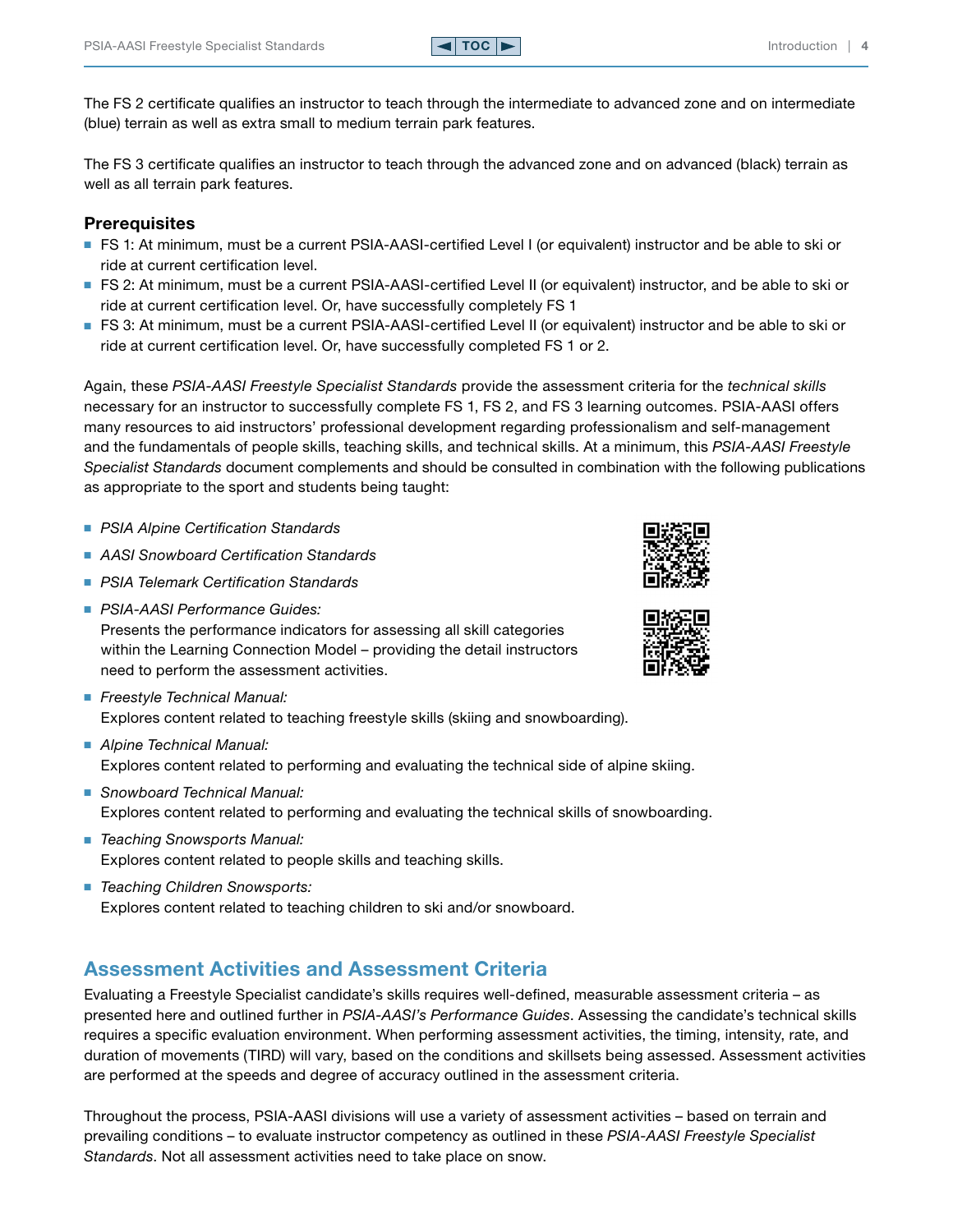<span id="page-4-0"></span>These standards describe how the fundamentals of technical skills are assessed at the FS 1, FS2, and FS 3 levels. Effective use of the national standards, combined with a wide range of educational resources, creates an efficient environment for consistent evaluation.

## The Language of Learning Outcomes and Assessment

The *PSIA-AASI Freestyle Specialist Standards* rely upon the following Learning Outcome Framework to create a consistent language for assessment. The learning outcomes clearly state what the instructor can demonstrate upon successful completion of the assessment-based certificate program.

| <b>Learning Outcomes:</b>        | Learning outcomes represent what is to be achieved upon completion of each level<br>of certification. Learning outcomes do not vary between examiners or divisions.                                                                                                                                                                                                                                                                                                                                                                                                                                                        |  |
|----------------------------------|----------------------------------------------------------------------------------------------------------------------------------------------------------------------------------------------------------------------------------------------------------------------------------------------------------------------------------------------------------------------------------------------------------------------------------------------------------------------------------------------------------------------------------------------------------------------------------------------------------------------------|--|
| <b>Learning Experiences:</b>     | These are the training experiences – or tasks – that lead to achievement of the<br>learning outcome. NOTE: The learning experiences listed in this document are<br>recommendations of what an instructor may do to gain the knowledge and<br>understanding relative to the given subject area. These are not requirements; they<br>are suggested approaches to aid individuals in their development as professional<br>snowsports educators. For more details, refer to the associated Performance Guide.                                                                                                                  |  |
| <b>Assessment Activities:</b>    | Representing how a person is assessed, these are the activities a candidate<br>performs to demonstrate that learning has occurred. (These have historically been<br>described as tasks or maneuvers.) NOTE: The assessment activities listed in this<br>document are recommendations of what an examiner may use to assess knowledge<br>and understanding relative to the given subject area. The examiner is free to use<br>variations and alternatives. Those listed provide an idea of how an assessment can<br>be conducted. For more details, refer to the associated Performance Guide or<br>divisional exam guides. |  |
| <b>Assessment Criteria:</b>      | Representing the "level of standard," assessment criteria outline performance details<br>that specify to what level the learning outcomes have been met. This does not vary<br>between examiners or divisions.                                                                                                                                                                                                                                                                                                                                                                                                             |  |
| <b>Assessment 6-point Scale:</b> | Throughout the PSIA-AASI professional development and certification system, all<br>assessment criteria are measured by means of the following 6-point assessment scale.<br>1. Essential elements are not observed or not present.<br>2. Essential elements are beginning to appear.<br>Essential elements appear, but not with consistency.<br>3.<br>Essential elements appear regularly at a satisfactory level.<br>4.<br>5. Essential elements appear frequently, above the required level.<br>6. Essential elements appear continuously, at a superior level.                                                           |  |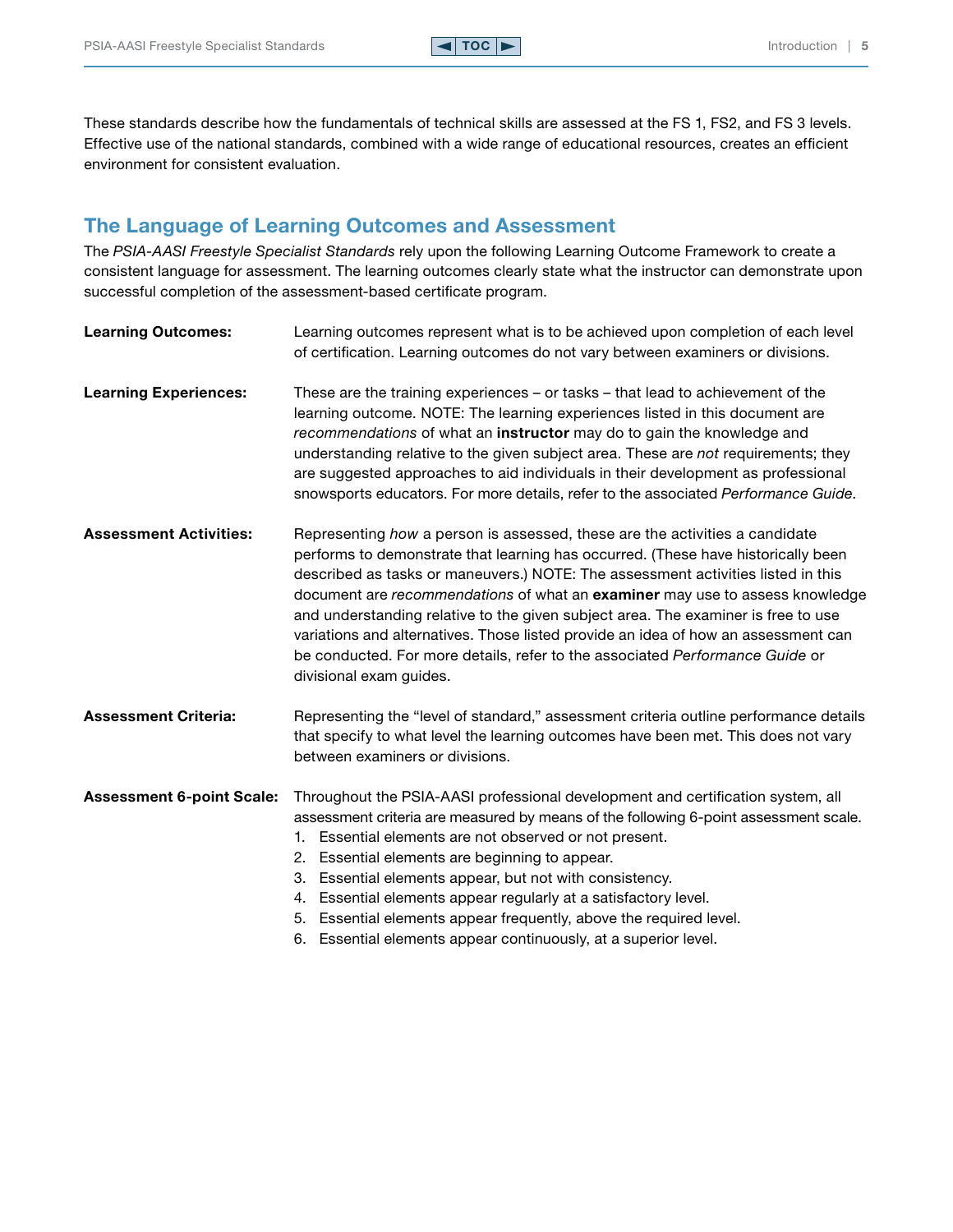## <span id="page-5-0"></span>Technical Skills

Technical skills bring teaching concepts to life with practical applications adapted to the student's ability level or desired outcome. These skills relate to the instructor's understanding of fundamental skiing and/or snowboarding mechanics – as they relate, in this context, to freestyle – and applying that understanding in lessons. Technical skills represent the ability to perform, understand, and explain the sport. In sharing technical skills, the instructor communicates certain discipline-specific aspects of movement and gives accurate, freestyle-focused demonstrations.

#### Professional-Knowledge Fundamentals

- Convey and apply accurate technical information.
- Observe, evaluate, and prescribe (through movement analysis).

#### Alpine Skiing Fundamentals

- Control the relationship of the center of mass to the base of support to direct pressure along the length of the skis.
- Control pressure from ski to ski and direct pressure toward the outside ski.
- Control edge angles through a combination of inclination and angulation.
- Control the skis' rotation with leg rotation, separate from the upper body.
- Regulate the magnitude of pressure created through ski/snow interaction.

#### Snowboarding Fundamentals

- Control the relationship of the center of mass to the base of support to direct pressure along the length of the board.
- Control the relationship of the center of mass to the base of support to direct pressure across the width of the board.
- Regulate the magnitude of pressure created through the board/surface interaction.
- Control the board's tilt through a combination of inclination and angulation.
- Control the board's pivot through flexion/extension and rotation of the body.
- Control the twist (torsional flex) of the board through flexion/extension and rotation.

#### Telemark Skiing Fundamentals

- Control the size, intensity, and timing of the lead change.
- Control the fore/aft relationship of the center of mass to the base of support to manage pressure along the length of the skis.
- Control the lateral relationship of the center of mass to the base of support to manage pressure from ski to ski.
- Control the turning of the skis with rotation of the feet and legs in conjunction with discipline in the upper body.
- Control edge angles through a combination of inclination and angulation.
- Regulate the amount of pressure created through ski/snow interaction.

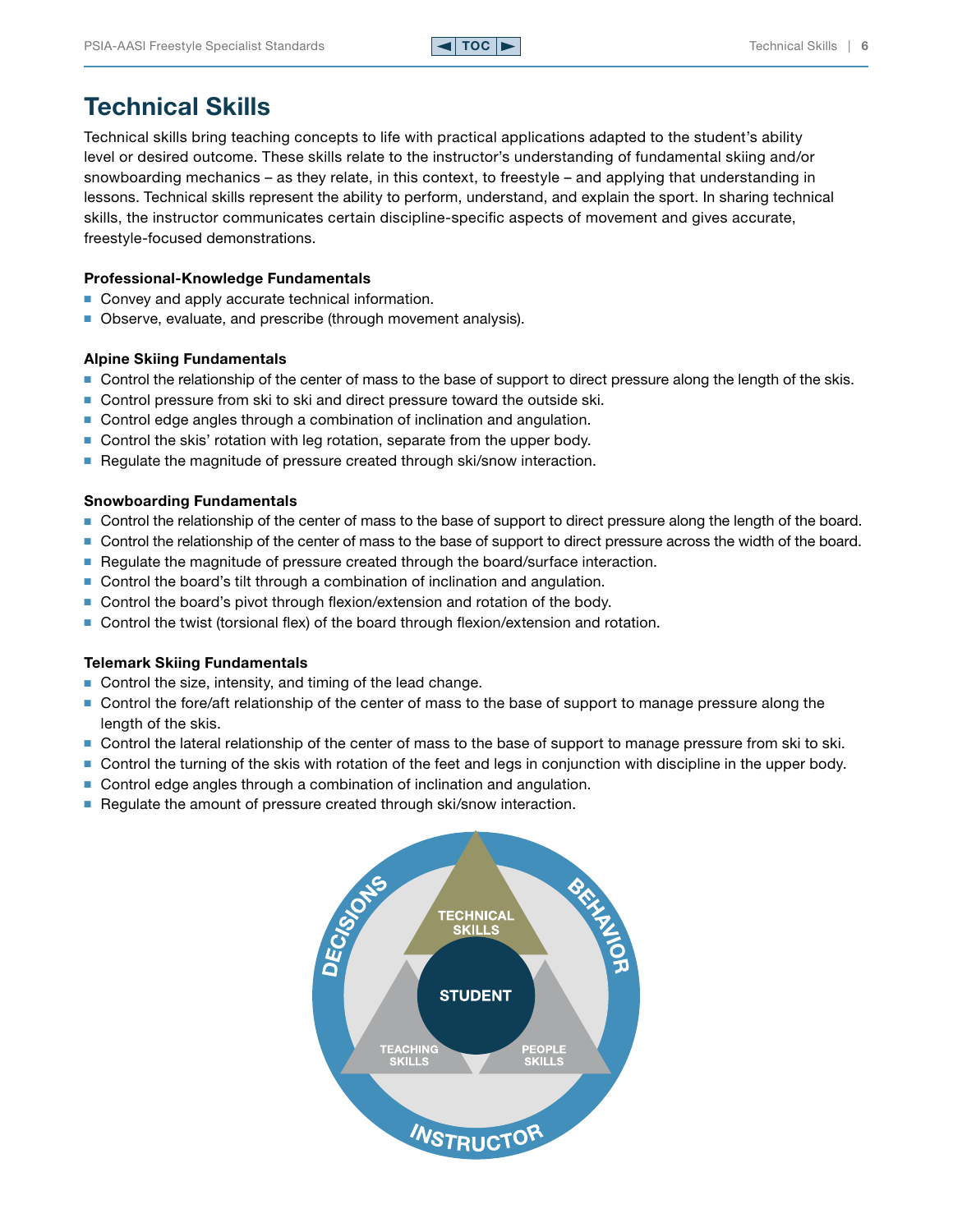## <span id="page-6-0"></span>Freestyle Specialist 1 (FS 1)

#### Overview of Technical Skills at FS 1 Proficiency

FS 1 instructors are competent in and on extra small to small terrain park features and when teaching freestyle to riders in the beginner/novice zone. They are creative with their teaching and decision-making to illustrate desired freestyle outcomes. They are comfortable making tactical choices to move groups around in both natural and resort-made terrain features to manage safety and maximize learning. FS 1 instructors use PSIA-AASI resources to develop an understanding of the cause-and-effect relationships between body movements and ski and snowboard fundamentals to help students achieve a more effective performance on snow, in the air, or on a sliding feature.

#### Upon successful completion of the assessment, an FS 1 instructor…

|                               | <b>Riding Performance</b>                                                                                                                                                                                                                                                                                                                                                                                                                                                                                   | <b>Technical Understanding</b>                                                                                                                                                                                                                                                                                                                                                                                                                                                                                                                                                                                                                                            | <b>Movement Analysis</b>                                                                                                                                                                                                                                                                                                                                                                                                                                                                                                                                                                                                                                                                                                                           |
|-------------------------------|-------------------------------------------------------------------------------------------------------------------------------------------------------------------------------------------------------------------------------------------------------------------------------------------------------------------------------------------------------------------------------------------------------------------------------------------------------------------------------------------------------------|---------------------------------------------------------------------------------------------------------------------------------------------------------------------------------------------------------------------------------------------------------------------------------------------------------------------------------------------------------------------------------------------------------------------------------------------------------------------------------------------------------------------------------------------------------------------------------------------------------------------------------------------------------------------------|----------------------------------------------------------------------------------------------------------------------------------------------------------------------------------------------------------------------------------------------------------------------------------------------------------------------------------------------------------------------------------------------------------------------------------------------------------------------------------------------------------------------------------------------------------------------------------------------------------------------------------------------------------------------------------------------------------------------------------------------------|
| Learning<br>Outcomes          | Uses the discipline-specific fundamentals to<br>demonstrate desired freestyle outcomes in<br>beginner freestyle terrain, including extra small<br>and small features.                                                                                                                                                                                                                                                                                                                                       | Uses current PSIA-AASI resources to identify and<br>describe elements of a personal or observed<br>performance; applying discipline-specific<br>fundamentals and considering tactics and<br>equipment choices.                                                                                                                                                                                                                                                                                                                                                                                                                                                            | Articulates an accurate cause-and-effect<br>relationship between equipment and body<br>performance within any single discipline-specific<br>fundamental - comparing one phase of ATML to<br>another and taking equipment choices and stance<br>setup into consideration - to offer a relevant<br>prescription for change for riders performing<br>FS 1 activities.                                                                                                                                                                                                                                                                                                                                                                                 |
| Learning<br>Experiences       | Benefits from learning experiences that<br>can include:<br>• Practicing the application of discipline-specific<br>fundamentals in isolation and combination $-$ in or<br>on a variety of terrain features.<br>• Varying tactics for speed, pop, spin, and line to<br>develop the versatility required at the FS 1 level.<br>• Off-snow activities such as cross training<br>to enhance agility, strength, and kinesthetic<br>awareness.                                                                     | Benefits from learning experiences that<br>can include:<br>• Group activities, with instructors performing<br>various tasks and discussing the similarities and<br>differences of each.<br>• Analyzing freestyle skiing/snowboarding to<br>better understand practical applications of<br>discipline-specific fundamentals.<br>• Exploring how to apply TIRD (timing, intensity,<br>rate, and duration) to discipline-specific<br>fundamentals, based on the desired freestyle<br>outcome.<br>• Taking e-learning courses and studying<br>recent PSIA-AASI educational materials in<br>various formats.<br>• Attending local, regional, and national<br>education events. | Benefits from learning experiences that<br>can include:<br>• Group activities, with instructors performing<br>various tasks and discussing the similarities and<br>differences of each.<br>• Analyzing freestyle skiing/snowboarding to<br>better understand practical applications of<br>discipline-specific fundamentals.<br>• Exploring how to apply TIRD to discipline-specific<br>fundamentals, based on the desired freestyle<br>outcome.<br>• Using different types, sizes, adjustments, and<br>purposes of gear in multiple types of terrain and<br>snow conditions.                                                                                                                                                                       |
| essment<br>Activities         | Performs assessment activities that can include:<br>• Demonstrating discipline-specific fundamentals in<br>isolation and in combination $-$ in or on a variety<br>of terrain and freestyle features.<br>• Applying one alternative option for any desired<br>freestyle outcome by varying speed, pop, spin,<br>and line choice.<br>• Tricks from the FS 1 section of the Freestyle<br>Performance Guide.                                                                                                    | Performs assessment activities that can include:<br>• Using the discipline-specific fundamentals<br>to describe recent personal performances and<br>efficient performances for desired freestyle<br>outcomes.<br>• Describing characteristics of their own<br>equipment and equipment of their students.<br>• Taking e-learning courses and studying<br>recent PSIA-AASI educational materials in<br>various formats.<br>• Attending local, regional, and national<br>education events.                                                                                                                                                                                   | Watches a skier/snowboarder (via video or live<br>action) and:<br>• Describes the equipment performances and<br>body movements of one discipline-specific<br>fundamental, in relation to going from one<br>phase of ATML to another.<br>· Identifies and describes the cause-and-effect<br>relationship between equipment performances<br>and body movements related to that fundamental<br>and ATML phase.<br>• Provides a prescription for more effective<br>equipment performances and body movements<br>to achieve the desired freestyle outcome.<br>• Observes and describes how different equipment<br>choices and stance setups affect technical<br>performance - and how alternative equipment<br>or stance setups can change the outcome. |
| <b>\ssessment</b><br>Criteria | Consistently demonstrates their ability to:<br>• Integrate and blend all discipline-specific<br>fundamentals to achieve desired freestyle<br>outcomes.<br>• Highlight body movements and equipment<br>performances of individual discipline-specific<br>fundamentals.<br>• Show versatility, by varying one element of TIRD<br>(timing, intensity, rate, or duration) to affect<br>desired freestyle outcomes.<br>• Adjust speed, pop, and spin by altering tactical<br>choices through all phases of ATML. | Consistently demonstrates their ability to:<br>• Accurately identify and describe personal<br>performance, referencing at least one<br>discipline-specific fundamental during<br>one phase of ATML.<br>• Describe desired performance, referencing at<br>least one discipline-specific fundamental.<br>• Convey understanding by changing personal<br>performance based on comparison and feedback<br>on one discipline-specific fundamental at a time.<br>• Accurately recognize and comprehend<br>information from current PSIA-AASI resources<br>relative to personal performance or desired<br>freestyle outcomes.                                                    | Consistently demonstrates their ability to:<br>• Accurately describe equipment performances<br>and body movements related to one<br>discipline-specific fundamental, from one<br>phase of ATML to another.<br>• Observe and describe how equipment choices<br>and stance setup affect performance and safety.<br>• Accurately describe a cause-and-effect<br>relationship of one discipline-specific fundamental,<br>from one phase of ATML to another.<br>• Evaluate the described performance and<br>compare it to more efficient performance.<br>• Prescribe a specific change in one relevant<br>discipline-specific fundamental to affect the<br>desired freestyle outcome.                                                                   |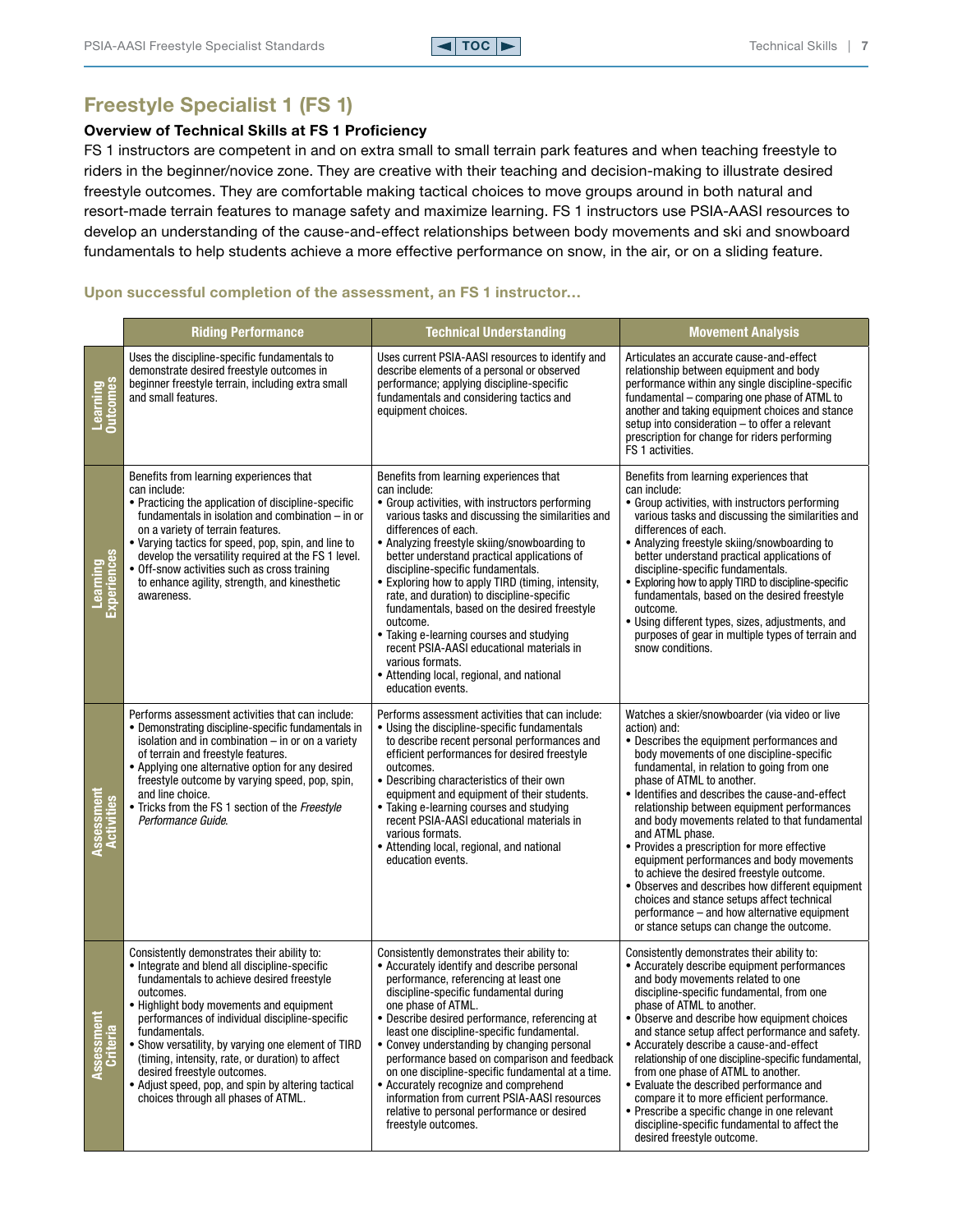## <span id="page-7-0"></span>Freestyle Specialist 2 (FS 2)

#### Overview of Technical Skills at FS 2 Proficiency

FS 2 instructors are competent in and on extra small to medium terrain park features and when teaching freestyle to riders in the beginner to intermediate zones. They are creative with their teaching and decision-making to illustrate specific freestyle outcomes. They are comfortable making tactical choices to move groups around in both natural and resort-made terrain features to manage safety and maximize learning. FS2 instructors use PSIA-AASI resources to develop an understanding of the cause-and-effect relationships between body movements and ski and snowboard fundamentals to help students achieve a more effective performance on snow, in the air, or on a sliding feature.

#### Upon successful completion of the assessment, an FS 2 instructor…

|                                      | <b>Riding Performance</b>                                                                                                                                                                                                                                                                                                                                                                                                                                            | <b>Technical Understanding</b>                                                                                                                                                                                                                                                                                                                                                                                                                                                                                                                                                                                                                                                       | <b>Movement Analysis</b>                                                                                                                                                                                                                                                                                                                                                                                                                                                                                                                                                                                                                                                                                                                                              |
|--------------------------------------|----------------------------------------------------------------------------------------------------------------------------------------------------------------------------------------------------------------------------------------------------------------------------------------------------------------------------------------------------------------------------------------------------------------------------------------------------------------------|--------------------------------------------------------------------------------------------------------------------------------------------------------------------------------------------------------------------------------------------------------------------------------------------------------------------------------------------------------------------------------------------------------------------------------------------------------------------------------------------------------------------------------------------------------------------------------------------------------------------------------------------------------------------------------------|-----------------------------------------------------------------------------------------------------------------------------------------------------------------------------------------------------------------------------------------------------------------------------------------------------------------------------------------------------------------------------------------------------------------------------------------------------------------------------------------------------------------------------------------------------------------------------------------------------------------------------------------------------------------------------------------------------------------------------------------------------------------------|
| Learning<br>Outcomes                 | Adapts discipline-specific fundamentals to<br>demonstrate specific freestyle outcomes in<br>beginner through advanced freestyle terrain,<br>including extra small through medium features.                                                                                                                                                                                                                                                                           | Uses current PSIA-AASI resources to identify,<br>describe, and evaluate personal performance;<br>applying discipline-specific fundamentals and<br>considering tactics and equipment choices.                                                                                                                                                                                                                                                                                                                                                                                                                                                                                         | Articulates accurate cause-and-effect relationships<br>of two or more discipline-specific fundamentals<br>through all phases of ATML - taking equipment<br>choices and stance setup into consideration $-$ to<br>offer an effective prescription for change for riders<br>performing FS 2 activities.                                                                                                                                                                                                                                                                                                                                                                                                                                                                 |
| <b>Experiences</b><br><b>earning</b> | Benefits from learning experiences that<br>can include:<br>• Practicing the application of discipline-specific<br>fundamentals in isolation and combination - in<br>or on a variety of terrain and freestyle features.<br>• Varying tactics for speed, pop, spin, and line to<br>develop the versatility required at the FS 2 level.<br>• Off-snow activities such as cross training to<br>enhance agility, strength, and kinesthetic<br>awareness.                  | Benefits from learning experiences that<br>can include:<br>• Group activities, with instructors performing<br>various tasks and discussing the similarities and<br>differences of each.<br>• Analyzing freestyle skiing/snowboarding to<br>better understand practical applications of<br>discipline-specific fundamentals.<br>• Exploring how to apply and adjust TIRD (timing,<br>intensity, rate, and duration) to discipline-specific<br>fundamentals, based on the desired freestyle<br>outcome.<br>• Taking e-learning classes and studying recent<br>PSIA-AASI educational materials in various<br>formats.<br>• Attending local, regional, and national education<br>events. | Benefits from learning experiences that<br>can include:<br>• Group activities, with instructors performing<br>various tasks and discussing the similarities and<br>differences of each.<br>• Analyzing efficient freestyle skiing/snowboarding<br>to better understand practical applications of<br>discipline-specific fundamentals.<br>• Exploring how to apply TIRD to discipline-specific<br>fundamentals, based on the desired freestyle<br>outcome.<br>• Using different types, sizes, adjustments, and<br>purposes of gear in or on various terrain and<br>freestyle features.                                                                                                                                                                                 |
| Assessment<br>Activities             | Performs assessment activities that can include:<br>• Demonstrating discipline-specific fundamentals<br>in isolation and in combination $-$ in or on a variety<br>of terrain and freestyle features.<br>• Applying one alternative option for any specific<br>freestyle outcome by varying speed, pop, spin,<br>and line choice.<br>• Tricks from the FS 2 section of the Freestyle<br>Performance Guide.                                                            | Performs assessment activities that can include:<br>• Using discipline-specific fundamentals to<br>describe recent personal performances as well as<br>ideal performance outcomes.<br>• Describing characteristics of equipment and<br>current equipment trends and the effects they<br>may have on personal and students' desired<br>freestyle outcomes.<br>• Participating in e-learning courses, verbal<br>assessments, interviews, and written tests that<br>reference PSIA-AASI freestyle technical material.                                                                                                                                                                   | Watches a skier/snowboarder (via video or live<br>action) and:<br>• Describes the equipment performances and body<br>movements of two or more discipline-specific<br>fundamentals, through all phases of ATML.<br>• Identifies and describes the cause-and-effect<br>relationship between equipment performances and<br>body movements relating to discipline-specific<br>fundamentals and/or desired freestyle outcomes.<br>• Prescribes a more effective blend of<br>discipline-specific fundamentals and/or tactics<br>to achieve an objective and/or rider's goals.<br>• Observes, evaluates, and prescribes for more<br>effective and/or alternative performances of<br>riders - while considering equipment selection.                                          |
| Assessment<br><b>Criteria</b>        | Consistently demonstrates their ability to:<br>• Integrate all and blend discipline-specific<br>fundamentals to achieve specific freestyle<br>outcomes.<br>• Highlight body movements and equipment<br>performances of individual discipline-specific<br>fundamentals.<br>• Show versatility, by varying two elements of<br>TIRD to affect specific freestyle outcomes.<br>• Adjust speed, pop, and spin by altering tactical<br>choices through all phases of ATML. | Consistently demonstrates their ability to:<br>• Evaluate and describe personal performance.<br>using multiple discipline-specific fundamentals<br>through multiple phases of ATML.<br>• Compare personal performance against a<br>specific outcome and acknowledge tactical<br>considerations using multiple discipline-specific<br>fundamentals.<br>• Convey understanding by changing personal<br>performance based on comparison and feedback<br>of multiple discipline-specific fundamentals<br>at a time.<br>• Apply and analyze information from current<br>PSIA-AASI resources relative to personal<br>performance or desired freestyle outcome.                             | Consistently demonstrates their ability to:<br>• Accurately describe detailed equipment<br>performances and body movements of two or<br>more discipline-specific fundamentals, through<br>all phases of ATML.<br>• Observe and describe how equipment choices<br>and stance setup affect performance and safety.<br>• Accurately describe a cause-and-effect<br>relationship of two or more discipline-specific<br>fundamentals, through all phases of ATML.<br>• Evaluate described performance and compare to<br>more efficient and/or alternative performance for<br>desired freestyle outcomes.<br>• Prescribe a specific change in one or more<br>relevant discipline-specific fundamentals, using<br>TIRD to create change in the desired freestyle<br>outcome. |